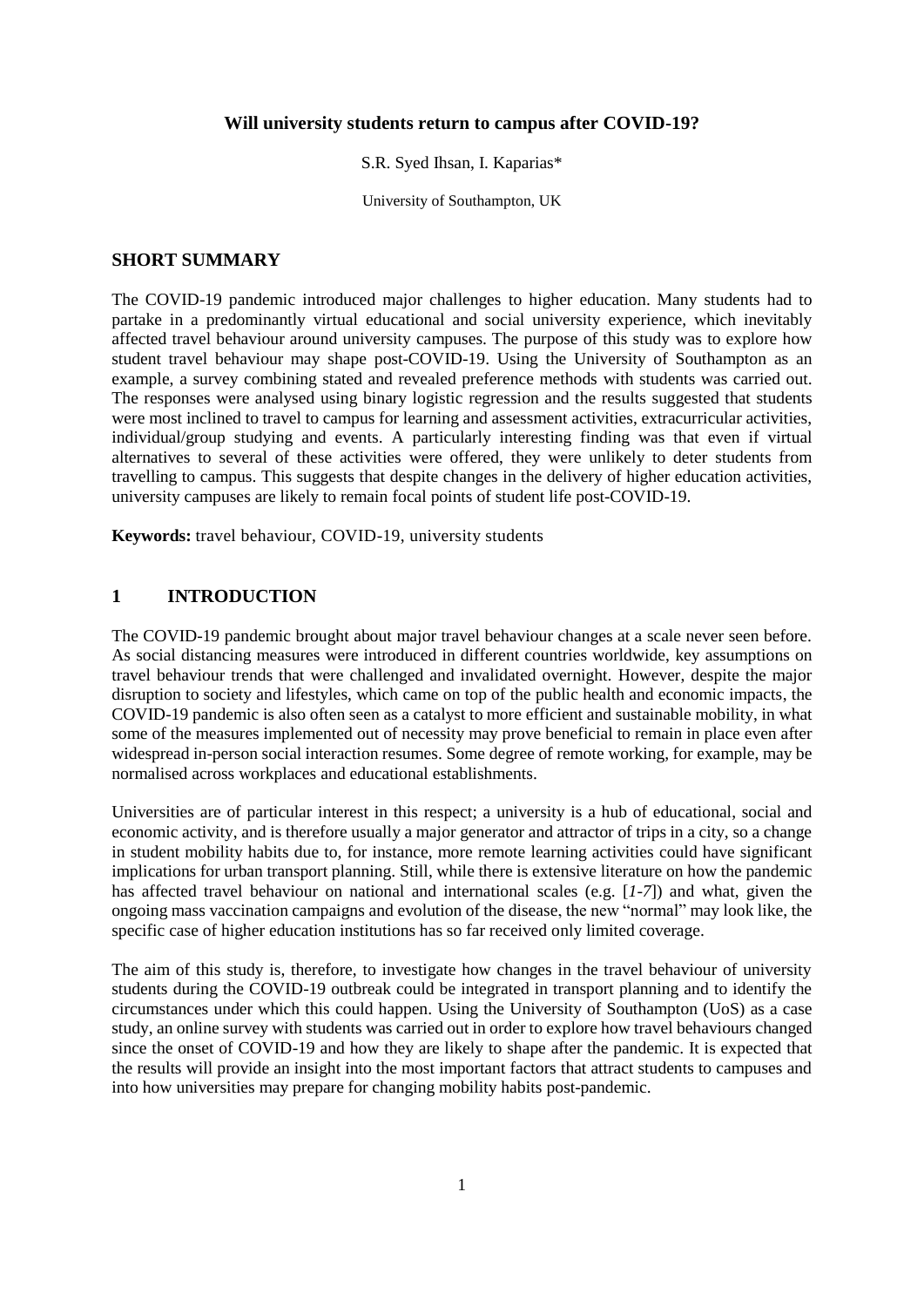# **2 METHODOLOGY**

## *2.1 Survey design*

The first step of the survey design entailed the initial compilation of a list of factors that could potentially influence the decision of a student to travel to campus. These were based on available literature (e.g. [*7*-*13*]), as well as on the authors' personal judgement. Two categories of factors were identified: internal factors, which referred to the characteristics and habits of students themselves; and external factors, which were features relating to usual campus activities and available infrastructure. The full list of factors is provided in Table 1.

| <b>Internal</b>                                   | <b>External</b>                     |
|---------------------------------------------------|-------------------------------------|
| Gender                                            | Teaching and learning activities    |
| Level of study (undergraduate, masters, $\dots$ ) | Assessment activities (e.g. exams)  |
| Course (or faculty/department) of study           | Group projects                      |
| Student status (UK or overseas/international)     | Individual studying                 |
| Travel frequency pre-COVID-19                     | Sports and fitness activities       |
| Usual/preferred transport mode pre-COVID-19       | Club and society related activities |
| Travel frequency during COVID-19                  | Leisure activities                  |
| Usual/preferred transport mode during COVID-19    | Catering availability and quality   |
|                                                   | Bus facilities                      |
|                                                   | Cycling facilities                  |
|                                                   | Walking routes                      |
|                                                   | Parking availability                |

|  |  | Table 1: Factors potentially influencing a student's decision to travel to campus |
|--|--|-----------------------------------------------------------------------------------|
|  |  |                                                                                   |

The next step comprised the formulation of the survey questions. Both revealed preference (RP) and stated preference (SP) techniques were used, and the survey was structured in three main sections: demographic information; travel behaviour pre- and during COVID-19 (RP); and post-pandemic scenarios (SP).

The demographic section included questions on the respondent's gender, level of study (undergraduate or taught postgraduate), student origin/status (UK or international), and the faculty that they were primarily based in. The travel behaviour section enquired about the students' travel frequency pre- and during COVID-19, the transport mode of the last leg of their usual journey to campus pre- and during COVID-19, and their preferred transport mode post-COVID-19. This provided a basis for comparison of the results of the SP section. The attributes used in both sections were compiled as the internal factors that may affect students' travel behaviours on campus, as listed in Table 1.

| <b>Attribute</b>                               | Code     | <b>Description</b>                                     |
|------------------------------------------------|----------|--------------------------------------------------------|
| Learning $&$ assessment activities (in-person) | $LA$ -ip | Occurrence of learning/assessment activities on campus |
| Individual/group studying (in-person)          | $ST$ -ip | Occurrence of individual/group studying on campus      |
| Extracurricular activities (in-person)         | $EX$ -ip | Occurrence of extracurricular activities on campus     |
| Learning and assessment activities (virtual)   | $LA-v$   | Occurrence of virtual learning/assessment activities   |
| Extracurricular activities (virtual)           | $EX-v$   | Occurrence of virtual extracurricular activities       |
| Events (in-person)                             | $EV$ -ip | Occurrence of events on campus                         |

**Table 2:** Bi-level (yes/no) attributes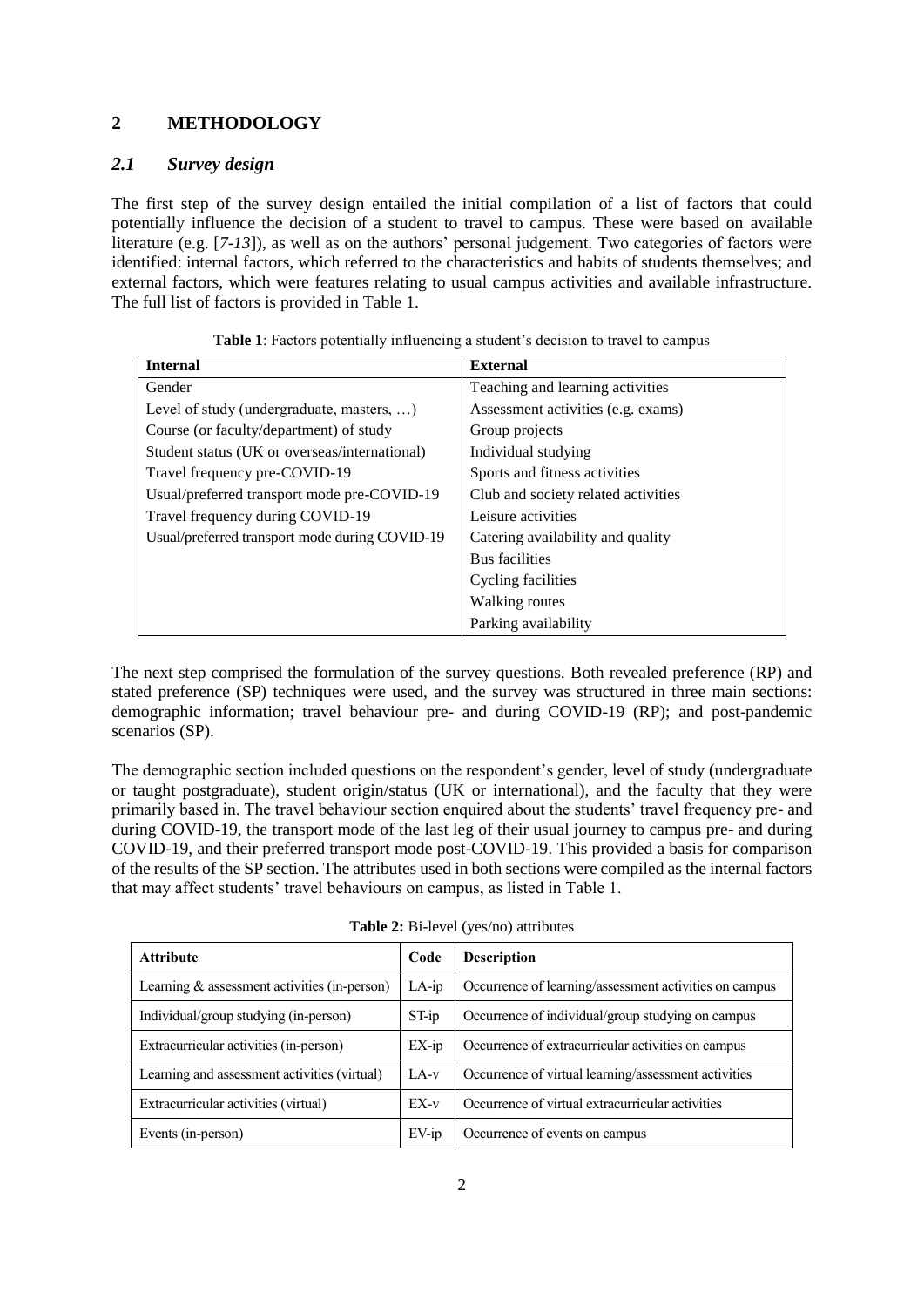The third section consisted of a set of scenarios, i.e. combinations of selected attributes, whereby participants were asked whether they would be inclined to travel to campus under the conditions described. Six bi-level attributes were selected following a focus group with experts, and each scenario consisted of all six with a specific level for each one. The six attributes are shown in Table 2, while an example of a scenario question is shown in Figure 1.

| <b>Activity</b>                                | Is this taking place today? |  |
|------------------------------------------------|-----------------------------|--|
| Learning and assessment activities (in-person) | <b>YES</b>                  |  |
| Individual/group studying (in-person)          | <b>YES</b>                  |  |
| Extracurricular activities (in-person)         | <b>YES</b>                  |  |
| Learning and assessment activities (virtual)   | <b>NO</b>                   |  |
| Extracurricular activities (virtual)           | <b>NO</b>                   |  |
| Events (in-person)                             | <b>NO</b>                   |  |

**Figure 1:** An example scenario

Fractional factorial design was used to create the SP part of the survey, as opposed to full factorial design. This was because there were six scenarios with two levels each, leading to  $2^6 = 64$  scenarios for the participants to answer for a full factorial design, which would have been impractical. For this survey, a 1/8 fractional factorial design was used, which resulted in  $64/8 = 8$  questions. This was done following the method described in [*14*], which involves obtaining the full factorial (all combinations) for the first three most important factors and then selecting certain levels for the remaining three factors by simple multiplication of the levels for the initial three factors, so as to confound some main effects' estimates with the estimates of the interaction effects of the initial three factors. The three factors chosen as most important were: "Learning and assessment activities (in-person)", "Individual/group studying (inperson)" and "Extracurricular activities (in-person)". A Resolution III design was sought, i.e. one where main effects were not confounded with each other.

**Table 3:** The set of eight scenarios used in the survey in binary format

| Factor            |       |                    |       |        |        |          |
|-------------------|-------|--------------------|-------|--------|--------|----------|
| Label             | LA-ip | $ST$ -ip           | EX-ip | $LA-v$ | $EX-v$ | $EV$ -ip |
| <b>Definition</b> |       |                    |       | $1*2$  | $1*3$  | $2*3$    |
| <b>Scenario 1</b> | $-1$  | - 1                | - 1   | $+1$   | $+1$   | $+1$     |
| <b>Scenario 2</b> | $+1$  | - 1                | -1    | - 1    | - 1    | $+1$     |
| <b>Scenario 3</b> | $-1$  | $+1$               | - 1   | - 1    | $+$    | - 1      |
| <b>Scenario 4</b> | $+1$  | $+1$               | - 1   | $+1$   | - 1    | - 1      |
| <b>Scenario 5</b> | $-1$  | -1                 | $+1$  | $+1$   | - 1    | - 1      |
| Scenario 6        | $+1$  | - 1                | $+1$  | - 1    | $+$    |          |
| <b>Scenario</b> 7 | $-1$  | $+1$               | $+1$  | - 1    | - 1    | $+1$     |
| <b>Scenario 8</b> | $+$   | $+$ $\overline{ }$ | $+1$  | $+$    | $^{+}$ | $+1$     |

The procedure of factorial design used (Table 3) was adapted from suggested summary tables in the literature [*15*-*16*]. As such, the levels chosen for Factor 4 for each scenario were determined by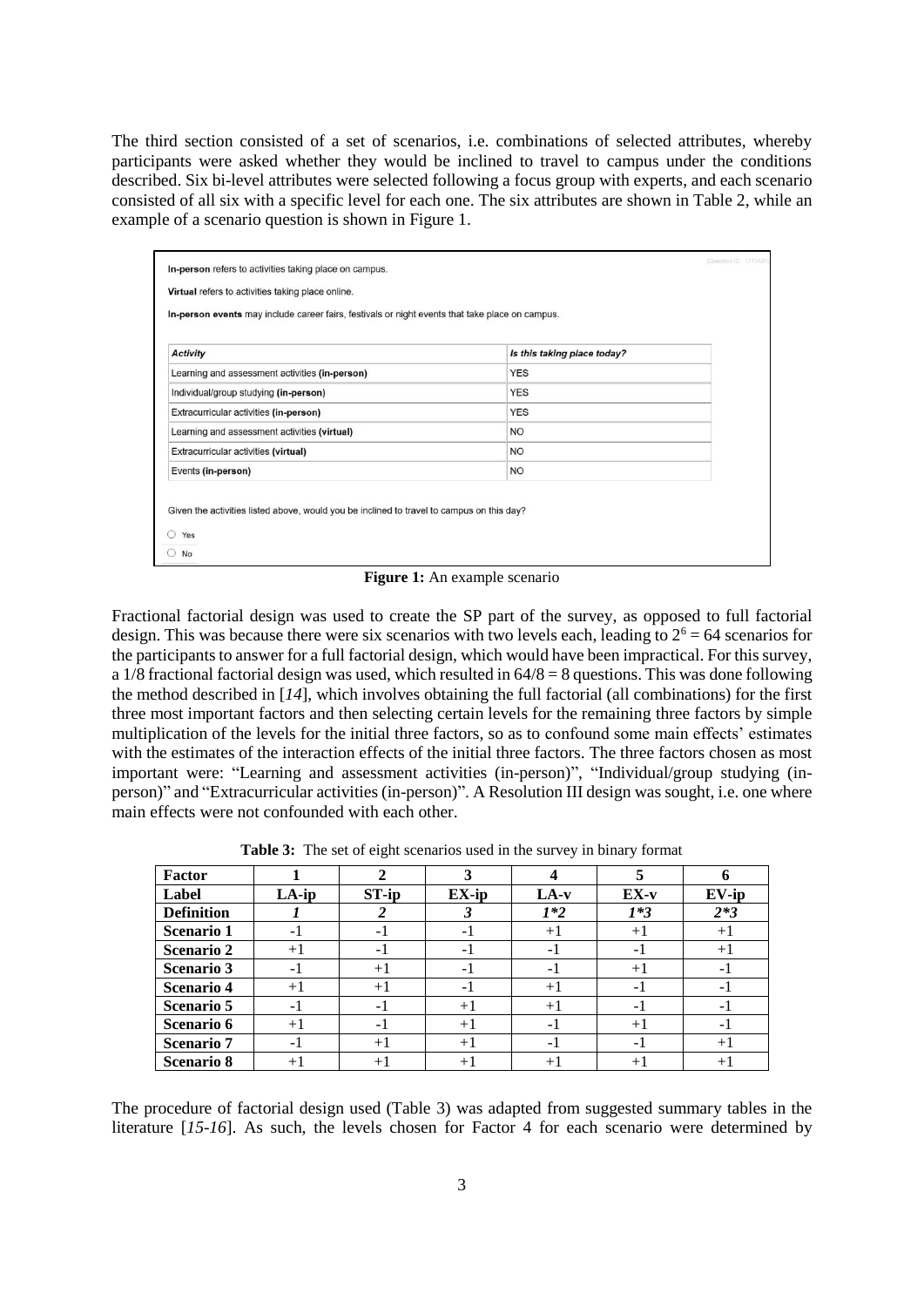multiplying the levels of Factors 1 and 2; similarly Factor 5 was formed using Factors 1 and 3, and Factor 6 was formed using Factors 2 and 3 ('+1' denoted the 'No' level for each attribute, while '-1' denoted the 'Yes' one).

Finally, the order in which the scenarios appeared to the respondent was randomised in order to reduce the occurrence of biases towards particular factor combinations.

# *2.2 Survey distribution and response*

The survey was setup on UoS's "iSurvey" tool [\(https://www.isurvey.soton.ac.uk\)](https://www.isurvey.soton.ac.uk/) and was circulated to potential respondents through email lists and word of mouth. The target group was narrowed down from all UoS students to only undergraduate and taught postgraduate ones, based on the fact that these two student types amass the majority of the university population and that they are also most active on campus during term-time (when the campus is busiest).

A medium-sized sample was obtained, comprising 88 usable responses and corresponding to 696 individual scenarios used in the analysis, out of which 484 (69%) were 'Yes' responses. With respect to the demographics of the sample:

- 46 of the 88 respondents were male, while 42 were female;
- 74 respondents were undergraduate students, while 14 were taught postgraduates (masters);
- 73 respondents were based in the Faculty of Engineering & Physical Sciences, while 15 were based in other faculties;
- 51 respondents were UK students, while 37 were international ones;
- 64 respondents stated that they travelled to campus almost daily pre-COVID-19, and another 12 said they travelled a few times a week, while only 8 stated that they travelled less frequently;
- 63 respondents stated that they travelled to campus a few times a month, occasionally or never during COVID-19, while 15 said that they travelled more frequently;
- 46 respondents stated that they usually walked to campus pre-COVID-19, and another 24 said they took the bus, with only a handful saying that they cycled (3) or drove (2), and the remainder (13) not being at the university before COVID-19;
- 56 respondents stated that they walked to campus during COVID-19, 16 said they took the bus, 2 cycled and 4 drove, with the remainder (10) not travelling to campus at all; and
- 53 respondents said that walking would be their preferred mode of travel to campus post-COVID-19, 19 said that they would take the bus, while 8 would cycle, 6 would drive, 1 would ride a motorcycle and 1 would travel by scooter.

## **3 RESULTS**

### *3.1 Analysis*

Binary logistic regression was used to fit a model to determine students' post-COVID-19 travel behaviour, as expressed by their willingness to travel to campus in relation to the activities taking place. The outcome of the model was the probability of a student willing to travel to campus (TRAVEL, yes  $= 1$ , no  $= 0$ ). The set of model attributes included those relating to each scenario, as well as those relating to the respondent's characteristics, as obtained from the RP questions.

Namely, the scenario-specific (external) attributes were the ones shown in Table 2, i.e.: "learning and assessment activities (in-person)" (LA-ip), "individual/group studying (in-person)" (ST-ip), "extracurricular activities (in-person)" (EX-ip), "learning and assessment activities (virtual)" (LA-v), "extracurricular activities (virtual)" (EX-v), and "events (in-person)" (EV-ip); all seven attributes were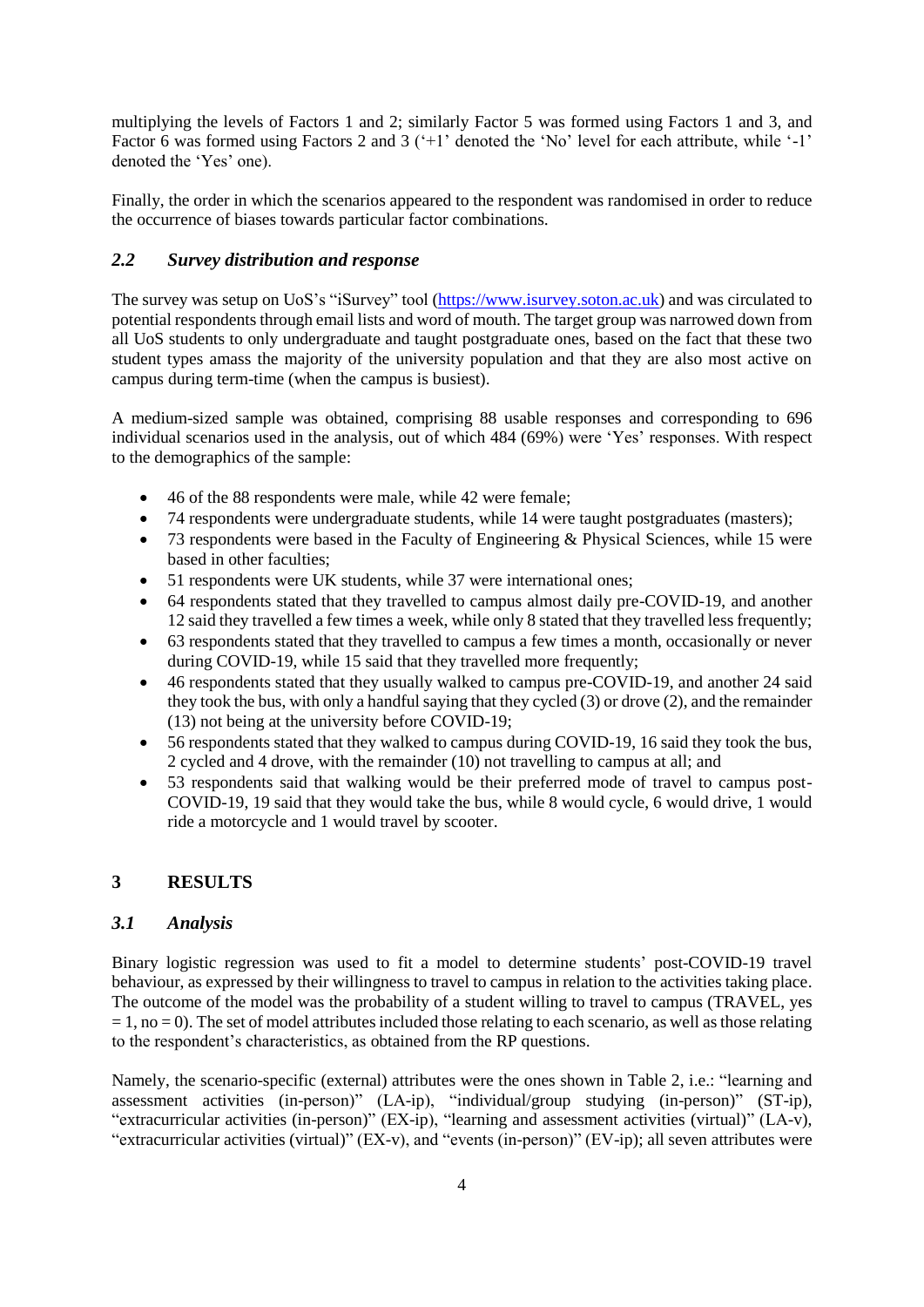bi-level, with '1' denoting their presence (i.e. that the activity was taking place) and '0' indicating their absence (i.e. that the activity was not taking place).

Similarly, the respondent-specific (internal) variables were: "gender" (GEN, female = 1, male = 0,), "level of study" (LEV, undergraduate = 1, taught postgraduate = 0), "student status" (SS, UK = 1, international = 0), "faculty of study" (FAC, Engineering & Physical Sciences = 1, other faculties = 0), "travel frequency to campus before COVID-19" (FQ-bef, daily  $= 1$ , a few times a week or less  $= 0$ ), "usual mode of travel to campus before COVID-19" (TM-bef, active (walking/cycling) = 1, motorised = 0), "travel frequency to campus during COVID-19" (FQ-dur, daily = 1, a few times a week or less = 0), "usual mode of travel to campus during COVID-19" (TM-dur, active  $= 1$ , motorised  $= 0$ ), and "preferred mode of travel to campus after COVID-19" (TM-aft, active  $= 1$ , motorised  $= 0$ ).

SPSS 26 was used to perform the binary logistic regression and estimate the coefficients of the resulting model. All of the independent variables were binary, and therefore each attribute had one variable in the model. Hence, the following binary variables were generated: the dependent variable  $Y_{TRAVEL}$ <sub>1</sub>, which was equal to the logit transformation of the probability of the student willing to travel to campus  $(i.e.$  TRAVEL = 1),  $P_{TRAVFL}$ <sub>1</sub>, and the independent variables *GEN* 1, *LEV* 1, *SS* 1, *FAC* 1, *FO-bef* 1, *TM-bef\_*1, *FQ-dur\_*1, *TM-dur\_*1, *TM-aft\_*1, *LA-ip\_*1, *ST-ip\_*1, *EX-ip\_*1, *LA-v\_*1, *EX-v\_*1 and *EV-ip\_*1 (for  $GEN = 1$ ,  $LEV = 1$ , etc.). The model was thus of the form:

 $Y_{\text{TRAVEL}\_1} = \ln(P_{\text{TRAVEL}\_1}/(1 - P_{\text{TRAVEL}\_1})) = \beta_0 + \beta_1 \cdot (GEN\_1) + \beta_2 \cdot (LEV\_1) + \beta_3 \cdot (SS\_1) + \beta_4 \cdot (FAC\_1) +$  $\beta_5 \cdot (FQ \cdot be \cdot f_1) + \beta_6 \cdot (TM \cdot be \cdot f_1) + \beta_7 \cdot (FQ \cdot dur_1) + \beta_8 \cdot (TM \cdot dur_1) + \beta_9 \cdot (TM \cdot af_1) + \beta_{10} \cdot (LA \cdot ip_1) +$  $\beta_{11}(ST-ip_1) + \beta_{12}(EX-ip_1) + \beta_{13}(LA-v_1) + \beta_{14}(EX-v_1) + \beta_{15}(EV-ip_1).$ 

The results of the binary logistic regression are shown in Table 4. As can be seen, the model was a good fit, as the null hypothesis that it did not fit the data accurately was rejected at the 5% level in the Hosmer–Lemeshow test.

| <b>Attribute</b>                       | Variable           | Coefficient $(\beta)$ | Std. error | <b>Significance</b> |
|----------------------------------------|--------------------|-----------------------|------------|---------------------|
| Female                                 | $GEN_1$            | 0.180                 | 0.241      | .456                |
| Undergraduate                          | $LEV_1$            | 0.043                 | 0.298      | .885                |
| UK (home) student                      | $SS_1$             | 0.567                 | 0.220      | .010                |
| Fac. of Eng. & Phys. Sciences          | $FAC\_1$           | 0.288                 | 0.302      | .341                |
| Daily travel pre-COVID-19              | $FQ\text{-}bef\_1$ | $-0.217$              | 0.346      | .531                |
| Active travel pre-COVID-19             | $TM-bef_1$         | 0.391                 | 0.293      | .182                |
| Daily travel during COVID-19           | $FQ$ -dur_1        | 0.653                 | 0.247      | .008                |
| Active travel during COVID-19          | $TM$ -dur $\_1$    | $-0.570$              | 0.301      | .058                |
| Active travel after COVID-19           | $TM$ -aft_1        | 0.370                 | 0.323      | .253                |
| Learning and assessment (in-person)    | $LA$ -ip_1         | 2.578                 | 0.257      | .000                |
| Individual/group study (in-person)     | $ST$ -ip_1         | 1.579                 | 0.258      | .000                |
| Extracurricular activities (in-person) | $EX$ -ip_1         | 0.845                 | 0.235      | .000                |
| Learning and assessment (virtual)      | $LA-v_1$           | 0.244                 | 0.252      | .332                |
| Extracurricular activities (virtual)   | $EX-v_1$           | 0.777                 | 0.248      | .002                |
| Events (in-person)                     | $EV$ -ip_1         | 0.976                 | 0.232      | .000                |
| Constant                               |                    | $-3.135$              | 0.595      | .000                |

**Table 4:** Results of binary logistic regression for students' willingness to travel to campus

Number of observations =  $696$ ; Pseudo- $R^2$  (Nagelkerke) =  $0.452$ 

Hosmer-Lemeshow goodness-of-fit test:  $\text{chi}^2 = 6.402$ ; Sig. = .602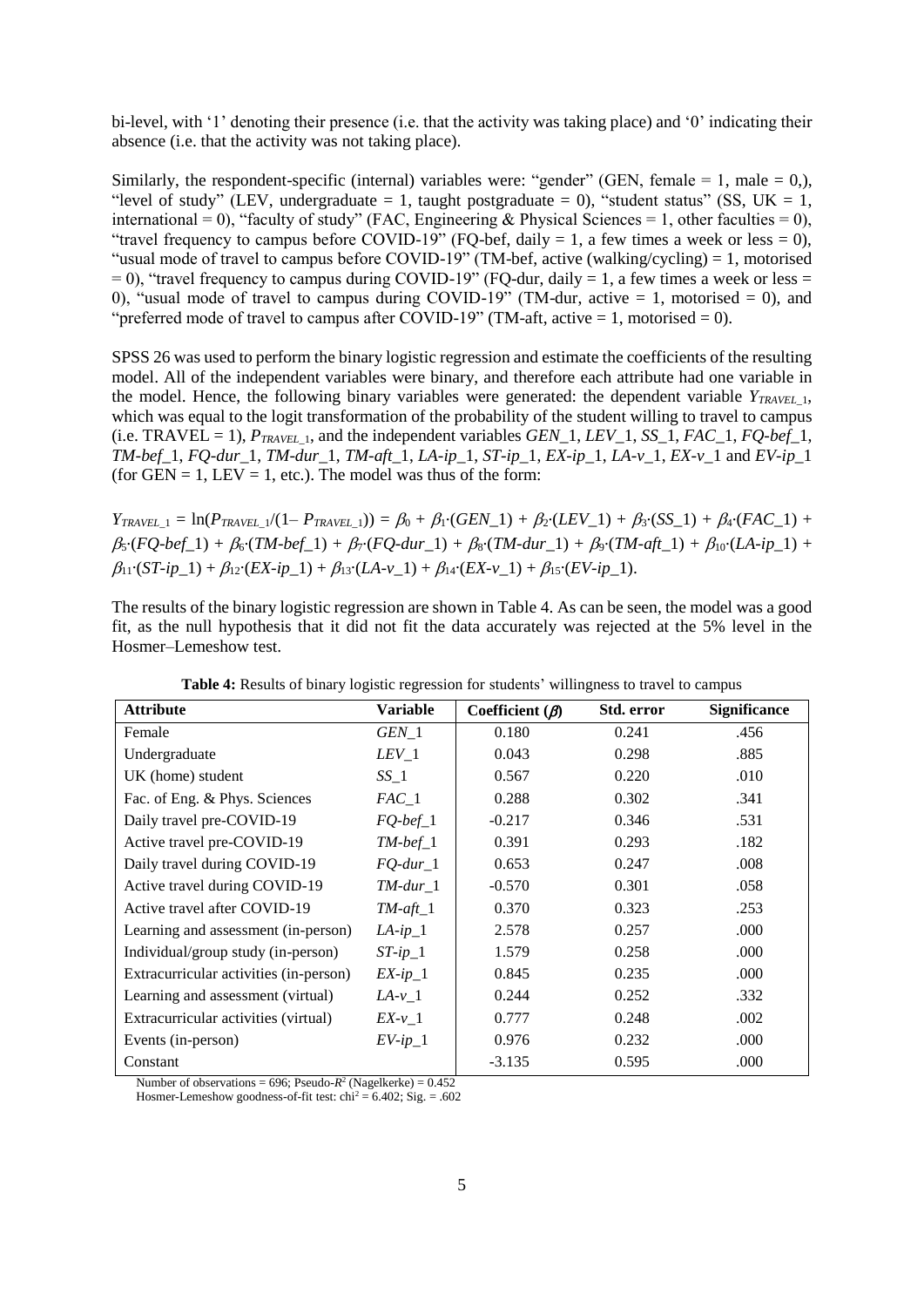Considering the model coefficients, it can be first observed that the constant term of the model was statistically significant at the 0.05 level, and that it had a negative value. This indicates that student respondents had an initial unfavourable view towards travelling to campus, and that it remained to be seen how, according to the survey, the presence of certain activities, in-person or virtual, could "swing" their opinion towards deciding to travel.

Looking at the remaining coefficients, the ones with the highest magnitude were the in-person activities. The most important influencing factor on whether a student would travel or not was in-person learning and assessment. This is a logical finding, as the main purpose of universities is education. In the same vein, individual and group studying on campus was the second most important incentive for students. There were also positive relationships between in-person events and extracurricular activities and student inclination to travel to campus.

From the respondent-specific attributes, it could be observed that UK students were more likely to visit campus than international students; this was another expected result, as the survey was carried out during a period of predominantly online learning and some international students would have likely stayed in their home countries (and so travelling to campus for them would not have been feasible). Moreover, along the same lines, frequent (daily) visitors to campus during the COVID-19 pandemic were also more likely to visit after the pandemic, which is understandable as these participants may be more accustomed to travelling to campus.

Unexpectedly, virtual extracurricular activities had a positive effect on students' inclination to travel to campus, despite these activities being designed to provide a substitute for those unable or unwilling to go to campus. Another unexpected observation was the statically insignificant effect of virtual learning and assessment activities, i.e. the lack of influence on the decision to travel to campus (as opposed to having a negative effect, i.e. being a deterrent).

### *3.2 Discussion and interpretation*

The analysis found that in-person learning and assessment activities were the main reason why students would visit their university campus, and that virtual equivalents would unlikely be a sufficient disincentive for this journey. It should be noted, however, that education and social activities were compartmentalised in this study, when in reality their effects are often combined. There is a significant social aspect to education, in what it is not purely the learning activity that attracts students to lessons, but rather the social setting allowing students to interact with one another – a feature that is difficult to replicate virtually. Discussions and collaborations are essential learning components that are easier to facilitate in a physical setting. Therefore, it can be inferred that as long as in-person learning and assessment activities occur, students will continue to travel to campus to attend them.

However, this does not necessarily invalidate the effect of online learning on student travel behaviour. Despite virtual learning and assessment activities appearing to have no impact on campus attendance, the derived model treats in-person and virtual learning separately, when in reality the two elements may likely be combined post-COVID-19 through the so-called "flipped classroom model" (a blended learning approach in which students consume their reading materials individually in advance and classroom time is used as an interactive learning environment). As such, a typical timetable might find fewer scheduled in-person learning activities, and this may consequently reduce the frequency of student travel to campus.

Besides learning activities, though, university campuses also offer the intangible element of a stimulating environment that improves student focus. The often centralised locations of campuses relative to student accommodation allows them to become easier rendezvous points for group studying. Also, campuses usually offer a range of technical facilities and specialised software that cannot be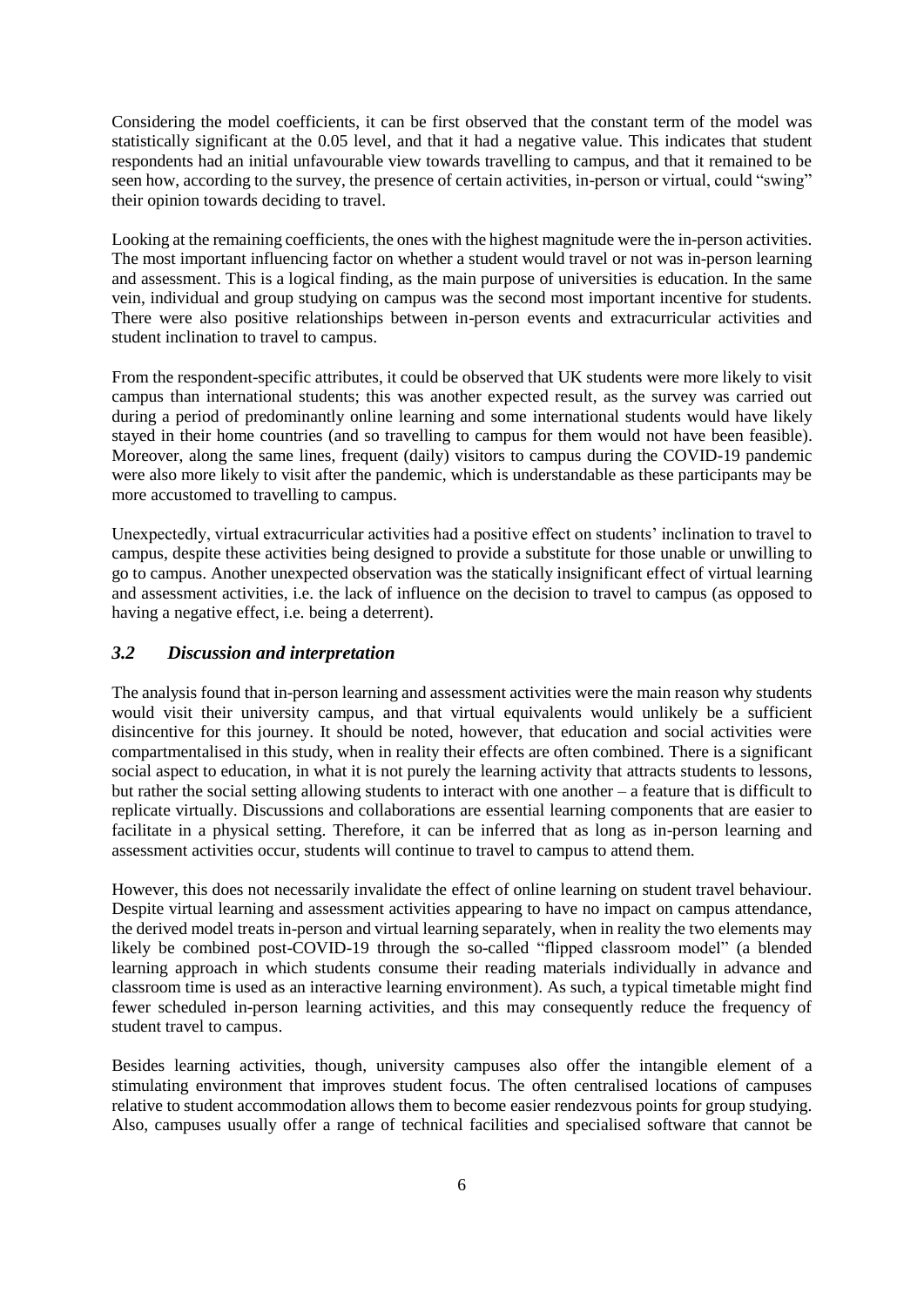accessed remotely, as well as ample quiet study space. These are further incentives why students may choose to travel to campus and why an online learning offer would not deter them.

Furthermore, extracurricular activities is often a crucial feature of universities, which inevitably attracts students to campus. Since many physical activities (e.g. sports) do not have a virtual counterpart, the number of students travelling to campus for such activities post-COVID-19 is unlikely to change. On the other hand, discussion-based societies may continue to take advantage of the virtual element after the pandemic for part of their activities, such as hosting guest speakers. However, this will likely only cause minor changes to student travel habits.

Moreover, campuses usually host a broad spectrum of events (e.g. parties, career fairs, etc.) offering a unique social experience for students that is difficult to replicate virtually. An event would, therefore, in most cases be held on campus and would be a significant travel incentive for students. The one-off nature of events, however, means that the relevant travel demand can be managed on an ad-hoc basis, so even though events will create demand "spikes", they are unlikely to play a significant part in longterm transport planning.

Finally, in order to promote sustainable travel to campus, infrastructure will need to be developed to allow for easier access. The survey showed that walking was and remained the most popular travel mode for students, so university (and city) transport planners should reinforce this habit by improving walking routes and cycling facilities to and at the campus. Policies should also focus on removing the lingering stigma of public transport after the pandemic through relevant incentives, such as subsidised bus fares and sustained disinfection of vehicles.

### **4 CONCLUSIONS**

This study provided an insight into how student travel behaviour may shape in the post-COVID-19 era, which of the changes observed during COVID-19 would likely stay, and how transport policy-makers and planners may respond. Using UoS as an example, an online survey with students was carried out. The responses were analysed using binary logistic regression and the results suggested that students would be most inclined to travel to campus for in-person learning and assessment activities, extracurricular activities, individual/group studying and other events. An interesting finding, however, was that even if virtual alternatives continued to be offered in the post-COVID-19 period, they would be unlikely to deter large numbers of students from travelling to campus. This suggests that despite changes in the delivery of higher education activities, university campuses are likely to remain focal points of student life post-COVID-19.

But while the study has shed some light onto the previously largely unexplored topic of university student travel habits post-COVID-19, work in this direction continues. Future research will concentrate on expanding and diversifying the sample of respondents for the online survey in order to achieve greater participation from UoS faculties other than Engineering & Physical Sciences. This will likely identify additional trends, as per the requirements and habits of students studying on different courses. Moreover, it is planned for the current study to be complemented by a similar investigation of the travel behaviour changes of other groups of the UoS community, such as PhD researchers, research, technical and academic staff, as well as professional services staff. Finally, it is intended to extend the remit of the study beyond UoS, and in particular to universities whose facilities are spread across a city or even multiple cities rather than being concentrated on a centralised campus.